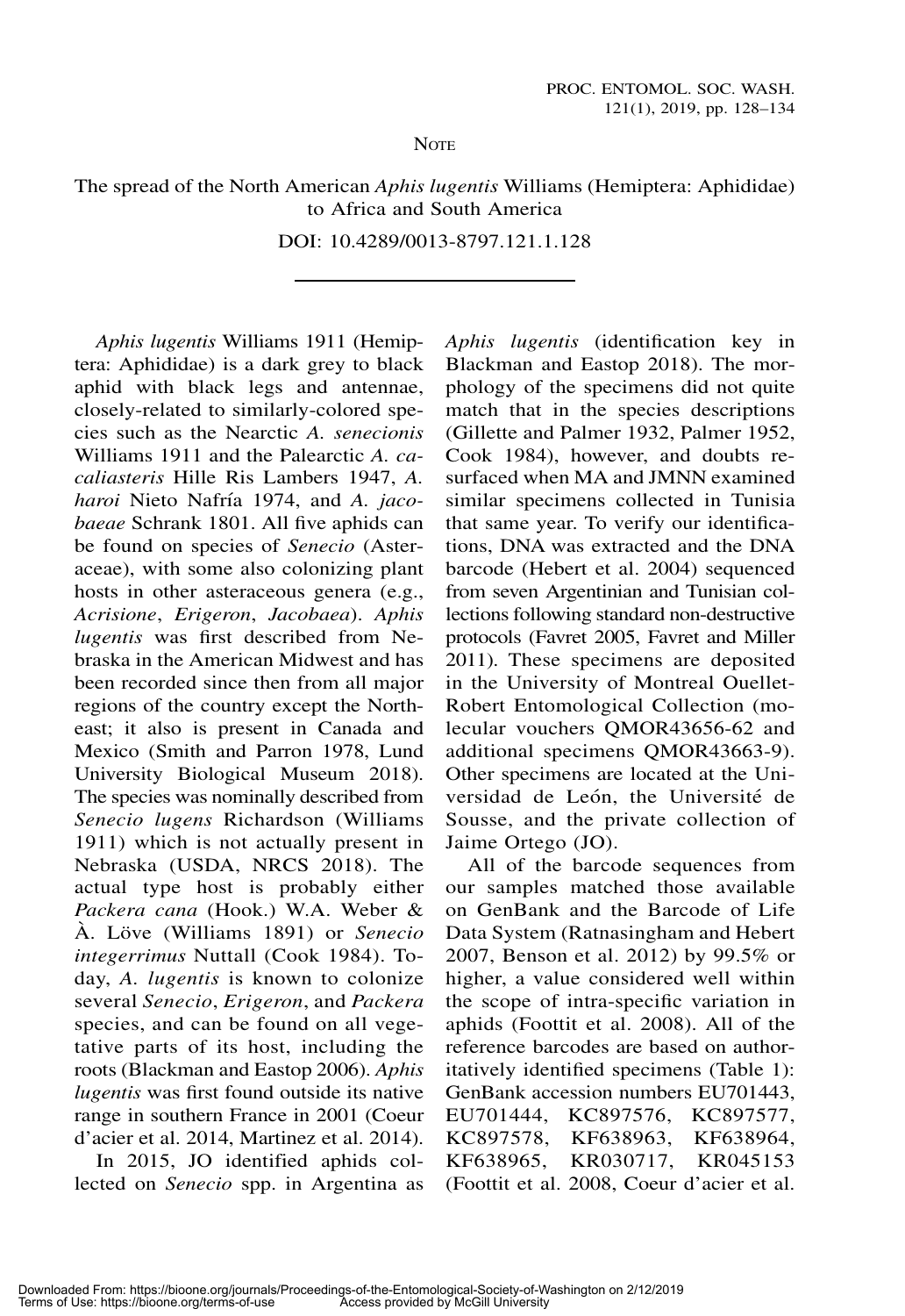| Mier.<br>Chile by JO, JMNN, and Milagros-Pilar  |            |                                                |                      |
|-------------------------------------------------|------------|------------------------------------------------|----------------------|
| Locality                                        | Date       | Host                                           | GenBank Accession    |
| CANADA                                          |            |                                                |                      |
| Silver Star Provincial Park: British Columbia   | 1998-08-13 | Senecio triangularis Hooker                    | EU701443             |
| Glacier National Park: British Columbia         | 2010-07-14 |                                                | KR030717             |
|                                                 |            |                                                |                      |
| Skyway: Colorado                                | 1999-07-10 | Senecio serra Hooker                           | KR045153             |
| Carolina<br>Buck Creek Serpentine Barren: North | 2002-05-20 | Packera plattensis (Nutt.) W.A. Weber & A.Löve | KC897578             |
| Idem.                                           | 2002-05-30 | P. plattensis                                  | EU701444             |
| <b>FRANCE</b>                                   |            |                                                |                      |
| Aude                                            | 2001-05-22 |                                                | KF638963             |
| Idem.                                           | 2001-05-30 |                                                | KF638964             |
| Banyuls-sur-Mer                                 | 2008-05-22 | Packera sp.                                    | KC897576-7, KF638965 |
| TUNISIA                                         |            |                                                |                      |
| Limaguess (oasis)                               | 2015-03-02 | Senecio gallicus Chaix                         |                      |
| IRA Kébili (greenhouse)                         | 2015-03-18 | S. gallicus                                    |                      |
| Bazma (oasis)                                   | 2015-03-26 | S. gallicus                                    |                      |
| Zaafrane (oasis)                                | 2015-03-26 | S. gallicus                                    |                      |
| IRA Kébili (greenhouse)                         | 2016-03-15 | S. gallicus                                    | MK226153             |
| Douz (greenhouse)                               | 2016-03-16 | S. gallicus                                    | MK226152             |
| Gabès (littoral coast)                          | 2016-03-24 | S. gallicus                                    | MK226154             |
| Bazma (oasis orchard)                           | 2016-05-16 | gallicus<br>$\mathcal{S}$                      | MK226155             |
| <b>ARGENTINA</b>                                |            |                                                |                      |
| Malargüe: Cabañas Arco Iris (Mendoza)           | 2014-10-14 | (found in swimming pool)                       |                      |
| Malargüe: La Bandera, Malargüe (Mendoza)        | 2015-01-22 | (yellow pan trap)                              |                      |
| Tafí del Valle (Tucumán)                        | 2015-03-05 | Senecio sp.                                    |                      |
| Godoy Cruz (Mendoza)                            | 2015-11-10 | S. subulatus Don ex Hook. & Arn.               |                      |
| Sarmiento, Pedernal (San Juan)                  | 2015-11-18 | S. subulatus                                   |                      |
| Idem.                                           | 2015-11-18 | Senecio sp.                                    |                      |
| Malargüe: La Colorada (Mendoza)                 | 2015-12-17 | S. subumbellatus Phil                          |                      |
| Tupungato (Mendoza)                             | 2016-09-29 | S. filaginoides DC                             |                      |
| Idem.                                           | 2016-09-29 | S. subulatus                                   |                      |
| (schigualasto, Valle Fértil (San Juan)          | 2016-11-03 | S. subulatus                                   | MK226156             |
| Idem.                                           | 2016-11-03 | S. leucostachys Baker                          | MK226157             |

## VOLUME 121, NUMBER 1 129

Downloaded From: https://bioone.org/journals/Proceedings-of-the-Entomological-Society-of-Washington on 2/12/2019 Terms of Use: https://bioone.org/terms-of-use Access provided by McGill University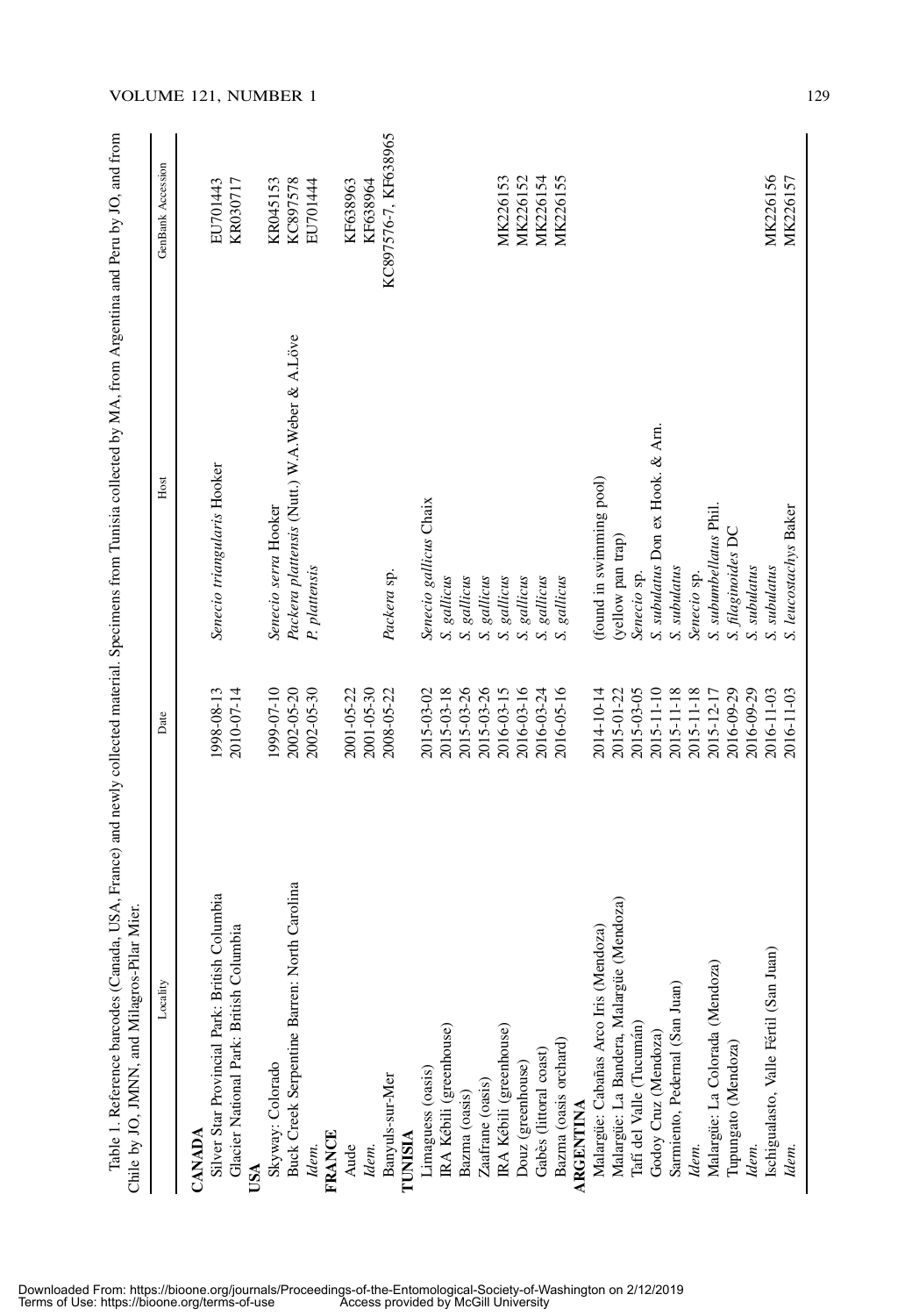| Locality                                                        | Date                     | Host                                         | GenBank Accession |
|-----------------------------------------------------------------|--------------------------|----------------------------------------------|-------------------|
| Felipe Varela, Talampaya (La Rioja)                             | 2016-11-09               | Senecio sp.                                  |                   |
| Malargüe: La Colorada (Mendoza)<br>Idem.                        | 2016-11-24<br>2016-11-24 | S. gilliesii Hook. & Am.<br>S. subumbellatus | MK226158          |
| Tumbaya: Cuesta de Lipán (Jujuy)                                | 2017-03-11               | (incidental)                                 |                   |
| Idem.                                                           | 2017-03-11               | Senecio sp.                                  |                   |
| Idem.                                                           | 2017-11-24               | Senecio sp.                                  |                   |
| Cavihaue: Cascada Escondida (Neuquén)                           | 2017-04-15               | S. subumbellatus                             |                   |
| Susques (Jujuy)                                                 | 2017-11-25               | Senecio sp.                                  |                   |
| San Antonio de los Cobres (Salta)                               | 2017-11-25               | Senecio sp.                                  |                   |
| Ciudad Villa de Merlo: Junín (San Luis)<br><b>CHILE</b>         | 2018-07-09               | Euryops chysanthemoides (DC.) B.Nord.        |                   |
| Entre Lagos (Region X, de los Lagos; prov. Osorno)              | 2016-02-03               | Acrisione denticulata (Hook. & Am.) B.Nord.  |                   |
| Volcán Osomo (Región X, de los Lagos; prov. Llanquiuhe)<br>PERU | 2016-02-14               | Senecio sp.                                  |                   |
| Aymaraes, Apurímac                                              | 2018-06-02               | Senecio sp.                                  |                   |
| Luc anas, Ayacucho                                              | 2018-06-03               | Senecio sp.                                  |                   |

Table 1. Continued. Table 1. Continued.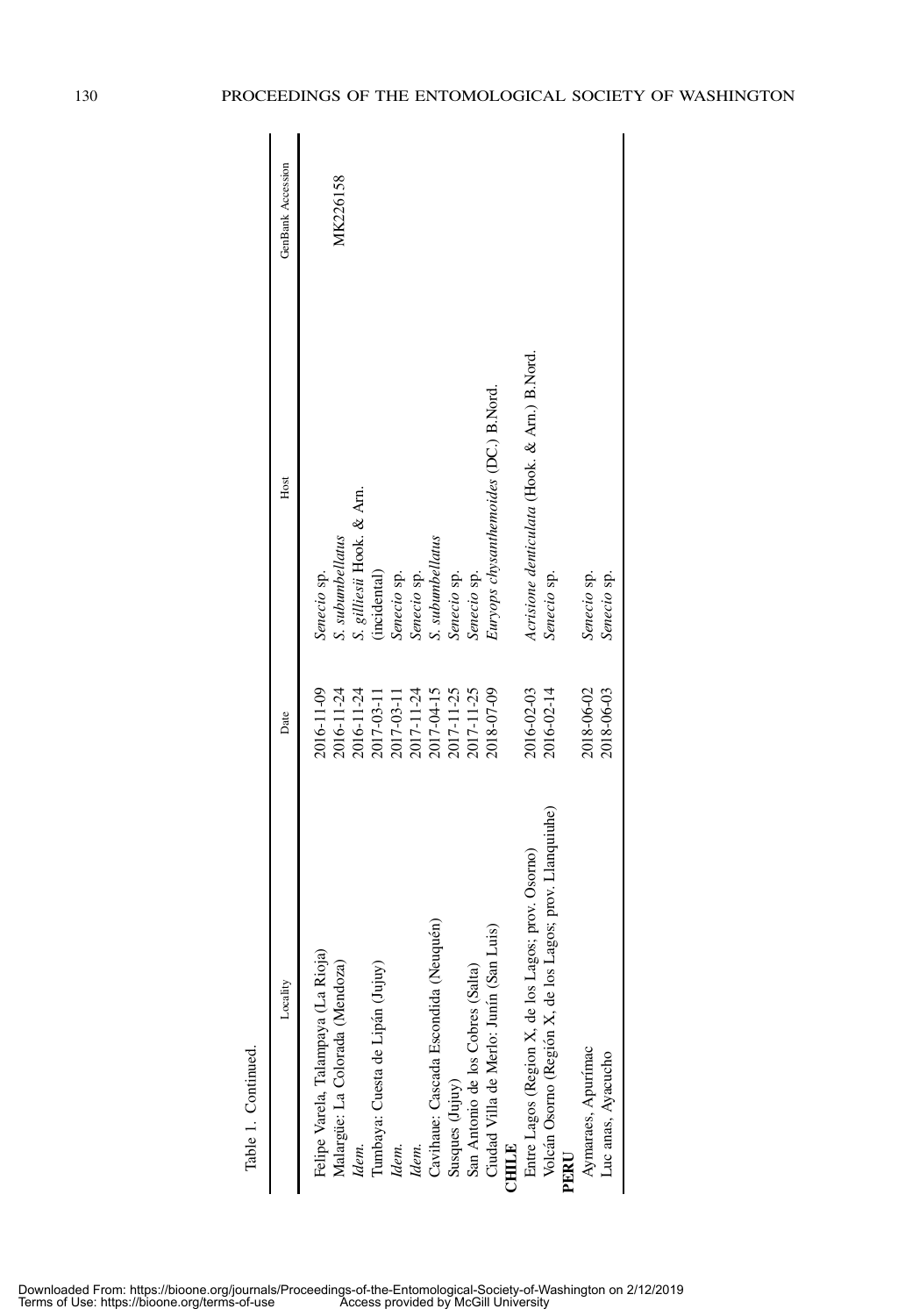

Fig. 1. Colony of Aphis lugentis on Senecio sp. in La-Salvetât-sur-Agout, France, 2016-08-23. Photo courtesy of A. Cœur d'acier.

2014, Lagos et al. 2014, Gwiazdowski et al. 2015).

Collecting expeditions across Argentina in 2000, 2002, 2006 and 2009 by JO, JMNN, and Milagros-Pilar Mier found various aphids on Senecio, but no Aphis lugentis. The first capture of this species in South America was in West-central Argentina, in 2014, of many winged individuals in a swimming pool (Table 1). Additional searching found no other specimens on host plants. In early 2015, samples were collected in northern Argentina on Senecio, and by the end of that same year, Aphis lugentis was being found in multiple locations across the country except the farthest south.

Especially near Malargüe, we have witnessed the displacement by Aphis lugentis of other Senecio-feeding species such as the South-American natives A. senecionicoides Blanchard 1944, A. papillosa Mier Durante et al. 2003, and A. malalhuina Mier Durante et al. 2003.

Aphis lugentis can form dense colonies and is often tended by ants (Fig. 1). The species is either highly variable or one of several members of a complex needing further study (Cook 1984, Blackman and Eastop 2006, 2018, Andrew Jensen, personal communication). Based on our current knowledge (Cook 1984, Blackman and Eastop 2018, personal observations), along with its association with asteraceous hosts, especially Senecio species, A. lugentis apterae are characterized by: 1) the presence of relatively large marginal tubercles on the prothorax and abdominal segments 1 and 7; 2) mostly homogeneously dark appendages, with only the basal portions of the femora and the third antennomere pale (Fig. 8); 3) the frequent presence of sensoria on the third and especially the fourth antennomeres (Fig. 7); 4) the siphunculus as long as or longer than the ultimate rostral segments (Figs. 3–4); 5) the longest setae on the third antennomere short, 13-25 µm (Fig. 7); 6) the entire dorsum, including the head, covered in polygonal reticulation (Fig. 2); 7) a parallel-sided to tongue-shaped cauda typically bearing 10 or more setae (Fig. 5); 6) a ratio of the antennal processus terminalis to the base of the sixth antennomere of 1.6-2.1 (Fig. 7); 7) two accessory setae on the ultimate rostral segments (Fig. 3); 8) the anterior portion of the genital plate usually with 4 (2-6) setae (Fig. 6).

Already present in its native North America and introduced to Europe, namely France, we here report the presence of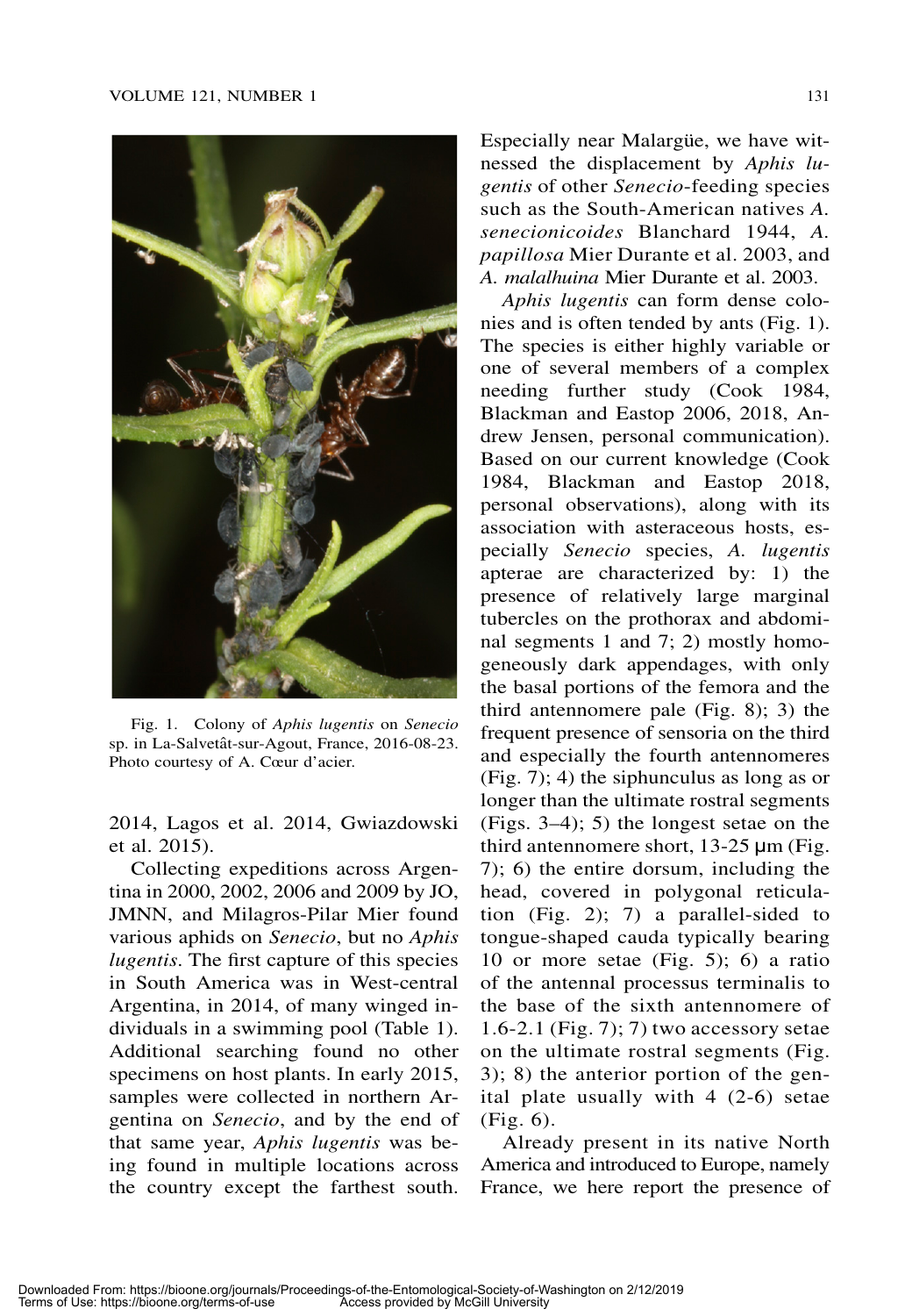

Figs. 2–8. Photomicrograph and line drawings of Aphis lugentis. 2, Head (left half dorsal, right half ventral). 3, Ultimate rostral segments. 4, Siphunculus. 5, Cauda. 6, Genital plate. 7, Antenna. 8, Whole specimen (QMOR43660).

Downloaded From: https://bioone.org/journals/Proceedings-of-the-Entomological-Society-of-Washington on 2/12/2019 Terms of Use: https://bioone.org/terms-of-use Access provided by McGill University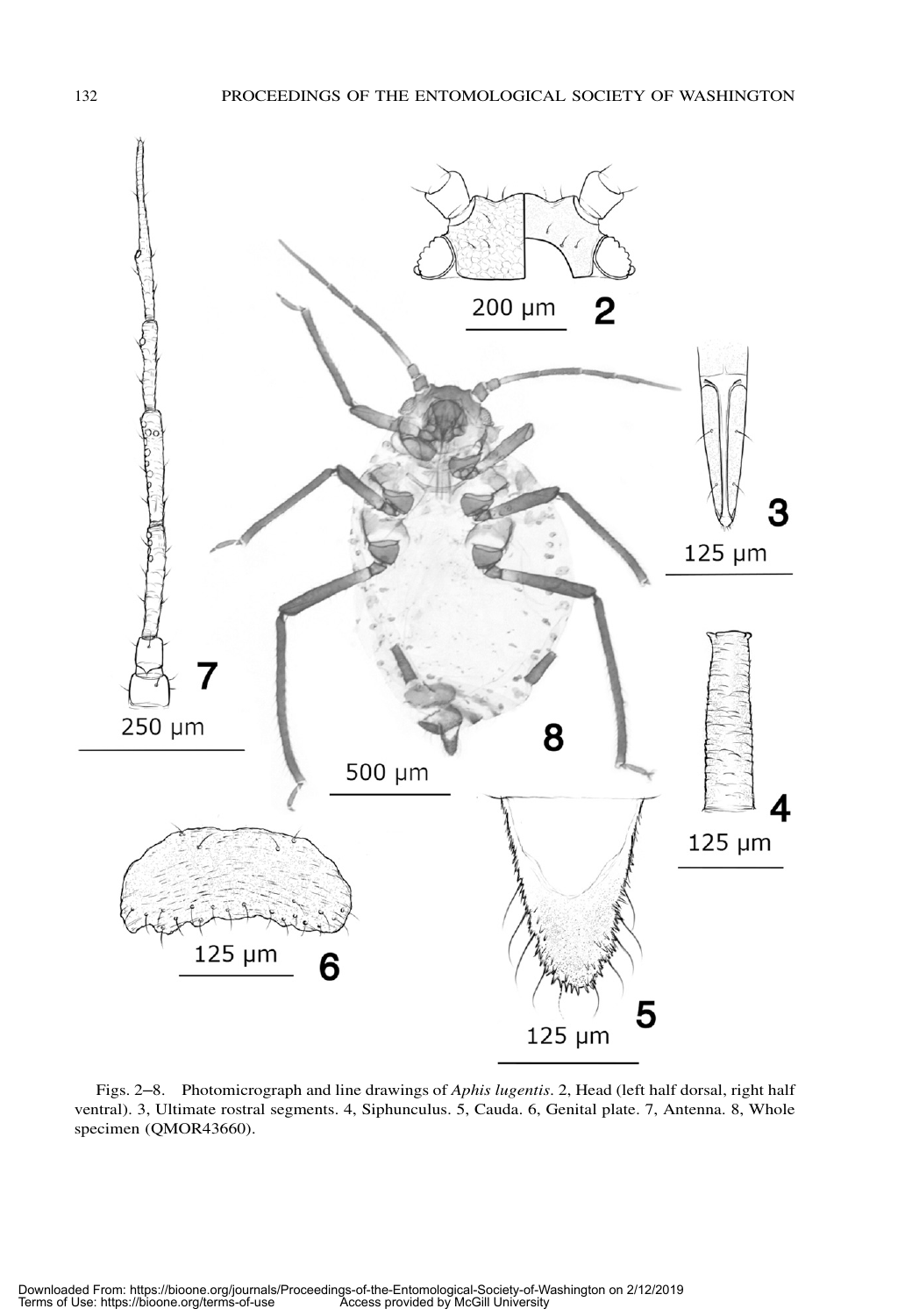Aphis lugentis on two additional continents, South America and Africa, namely in Argentina, Chile, Peru, and Tunisia. It is unknown how the aphid has expanded its native geographic range, but it may be due to the horticultural value of and trade in some Senecio species. Given the almost global distribution of the aphid's hosts, it likely will continue to spread. Indeed, a recent Argentinian record is on Euryops chysanthemoides (DC.) B.Nord., a South African endemic, so the capacity is high for A. lugentis to establish in this latter country and elsewhere if accidentally introduced.

## ACKNOWLEDGMENTS

Co-authors Juteau and Marullo-Masson contributed to this study during a semester-long undergraduate research internship; Juteau made the drawings. Thomas Théry (University of Montreal) helped supervise and train them and prepared some slide mounts. We thank Rune Bygebjerg for researching the Mexican specimen in the University of Lund Biological Museum (Sweden), and Armelle Cœur d'acier (INRA, Montpellier, France) for help pinpointing the first European records of Aphis lugentis and for the use of her photograph (Fig. 1). Andrew Jensen (Washington State University) and Susan Halbert (Florida Department of Agriculture and Consumer Services) provided helpful comments on an earlier version of the manuscript.

## Literature Cited

- Benson, D. A., M. Cavanaugh, K. Clark, I. Karsch-Mizrachi, D. J. Lipman, J. Ostell, and E. W. Sayers. 2012. GenBank. Nucleic Acids Research 41: D36–D42.
- Blackman, R. L., and V. F. Eastop. 2006. Aphids on the World's Herbaceous Plants and Shrubs. John Wiley & Sons, Chichester, England.
- Blackman, R. L., and V. F. Eastop. 2018. Aphids on the World's Plants. [\(http://www.](http://www.aphidsonworldsplants.info/) [aphidsonworldsplants.info/](http://www.aphidsonworldsplants.info/)).
- Blanchard, E. E. 1944. Descripciones y anotaciones de afidoideos argentinos. Acta Zoologica Lilloana 2: 15–62.
- Coeur d'acier, A., A. Cruaud, E. Artige, G. Genson, A.-L. Clamens, E. Pierre, S. Hudaverdian, J.-C. Simon, E. Jousselin, and J.-Y. Rasplus. 2014. DNA barcoding and the associated PhylAphidB@se website for the identification of European aphids (Insecta: Hemiptera: Aphididae). PLoS ONE 9: e97620.
- Cook, E. F. 1984. Aphis (Homoptera: Aphididae) recorded from Compositae in North America, with a key to the species East of the Rocky Mountains and comments on synonymy and redescriptions of some little known forms. Annals of the Entomological Society of America 77: 442–449.
- Favret, C. 2005. A new non-destructive DNA extraction and specimen clearing technique for aphids (Hemiptera). Proceedings of the Entomological Society of Washington 107: 469–470.
- Favret, C., and G. L. Miller. 2011. The neotype of the cotton aphid (Hemiptera: Aphididae: Aphis gossypii Glover 1877). Proceedings of the Entomological Society of Washington 113: 119–126.
- Foottit, R. G., H. E. L. Maw, C. D. von Dohlen, and P. D. N. Hebert. 2008. Species identification of aphids (Insecta: Hemiptera: Aphididae) through DNA barcodes. Molecular Ecology Resources 8: 1189–1201.
- Gillette, C. P., and M. A. Palmer. 1932. The Aphidae of Colorado. Part II. Annals of the Entomological Society of America 25: 369– 496.
- Gwiazdowski, R. A., R. G. Foottit, H. E. L. Maw, and P. D. N. Hebert. 2015. The Hemiptera (Insecta) of Canada: Constructing a reference library of DNA barcodes. PLoS ONE 10: e0125635.
- Hebert, P. D. N., M. Y. Stoeckle, T. S. Zemlak, and C. M. Francis. 2004. Identification of birds through DNA barcodes. PLoS Biology 2: e312.
- Hille Ris Lambers, D. 1947. Neue Blattläuse aus der Schweiz (Homopt. Aphidae). Mitteilungen der Schweizerischen Entomologischen Gesellschaft 20: 323–331.
- Lagos, D. M., D. J. Voegtlin, A. Coeur d'acier, and R. Giordano. 2014. Aphis (Hemiptera: Aphididae) species groups found in the